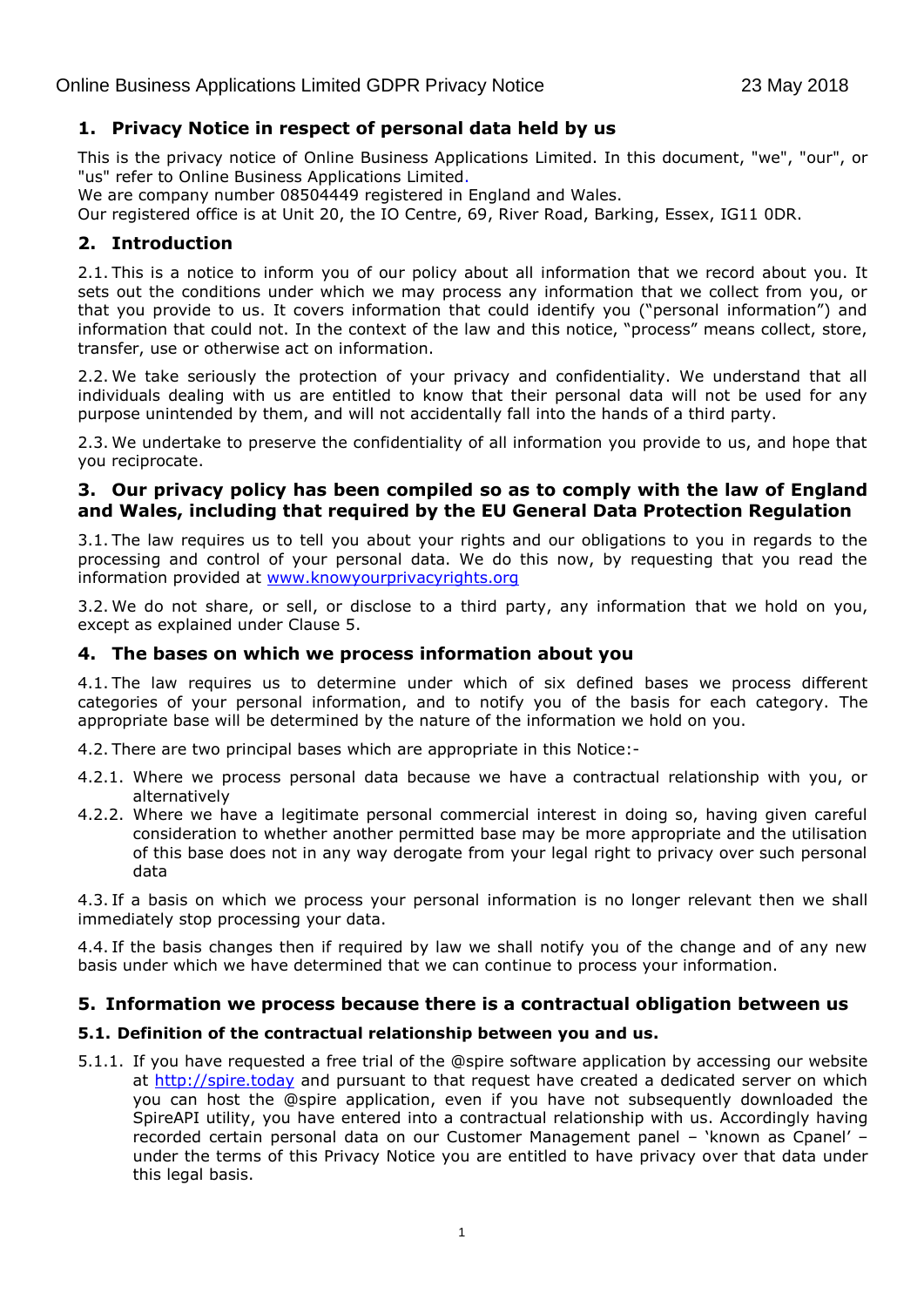## **5.2. Sharing of your personal data from the above process**

### 5.2.1. **Information that you personally provide to us:**

- 5.2.1.1. Account Registration
- 5.2.1.1.1. When you register for an Account, we may ask for your contact information, including items such as name, company name, address, email address, and telephone number.
- 5.2.1.2. Payment Information
- 5.2.1.2.1. When you add your financial account information to your Account, that information is directed to our third-party payment processor. Currently we use the Stripe payment processor service. You can access their Global Privacy Policy – Worldwide at <https://stripe.com/us/privacy> in order to understand how your privacy rights are protected by them. We do not store your financial account information on our systems; however, we have access to, and may retain, subscriber information through our thirdparty payment processor.
- 5.2.1.3. Communications.
- 5.2.1.3.1. If you contact us directly, we may receive information about you such as your name, email address, phone number, and the contents of the message and/or attachments you may send us, and any other information you may choose to provide. We may also receive a confirmation when you open an email from us.
- 5.2.1.3.2. As the personal data we receive from you is stored on third party servers, we have ensured that the providers of those hosting services have also complied with the requirements of the Regulation. Currently we use the Digital Ocean hosting service. You can access their Privacy Policy at [https:\\www.digitalocean.com\legal\privacy](https://www.digitalocean.com/legal/privacy) to understand how your privacy rights are protected by them. The following points are relevant for your protection:
- 5.2.1.4. Retention of Data
- 5.2.1.4.1. In the event that you choose to bring your contractual relationship with us to an end, we shall retain your data for a period of 12 months from the date of notification so that the data can be restored to our system should you wish to re-commence using our system.

### 5.2.2. **Personal data that is collected from your use of the @spire system**

- 5.2.2.1. This can be done in a number of ways as follows:-
- 5.2.2.1.1. Cookies and other data collection technologies
- 5.2.2.1.1.1. We gather certain information automatically and store it in log files, both in the CPanel where your information is stored, and in your @spire instance. In addition, when you use the @spire system, we may collect certain information automatically from your device. This information may include internet protocol (IP) addresses, browser type, internet service provider (ISP), referring/exit pages, operating system, date/time stamp, clickstream data, landing page, and referring URL.
- 5.2.2.1.1.2. To collect this information, a cookie may be set on your computer or device when you visit our system. Cookies contain a small amount of information that allows the dedicated server on which your application is hosted to recognize you.
- 5.2.2.1.1.3. We also automatically collect information about your use of features of our system, about its functionality, your frequency of visits, and other information related to your interactions with the system.
- 5.2.2.2. Internal utilisation of the @spire system
- 5.2.2.2.1. When you use the @spire system, we also use cookies to collect information about your engagement with and utilisation of our system using the Matomo (formerly "Piwik") software utility which is incorporated in the @spire system. Data such as processor and memory usage, storage capacity, navigation of our Services, and system-level metrics is used to monitor the utilisation of the system, maintain and improve its performance and utilisation, develop new features, protect the security and safety of our system and our customers, and provide customer support. We also use this data to develop aggregate analysis and business intelligence that enable us to operate, protect, make informed decisions, and report on the performance of our business.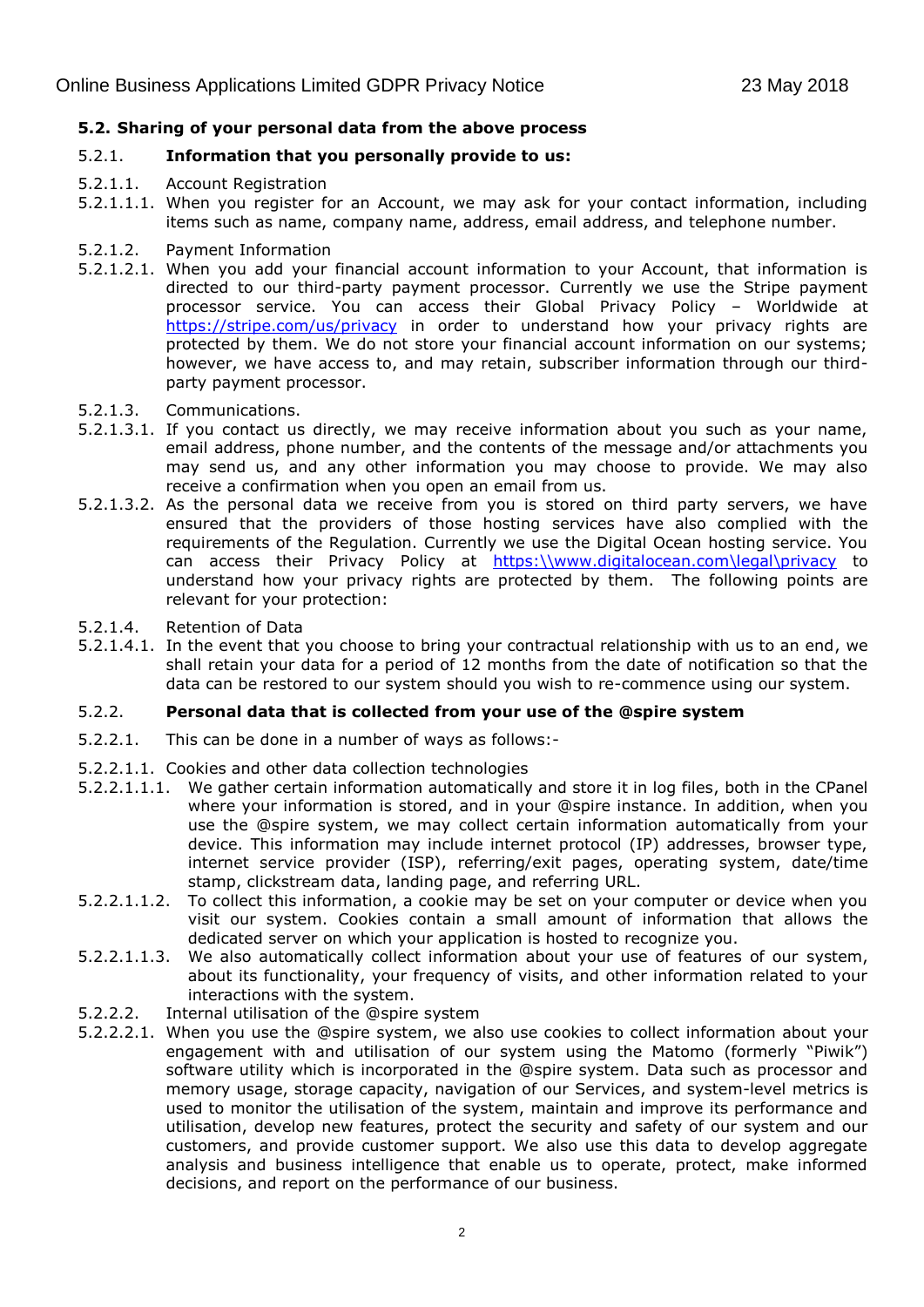### 5.2.3. **Information we may receive from Third Parties.**

- 5.2.3.1. Third party links to other systems
- 5.2.3.1.1. If you choose to link our system to a third-party service which may become available in the future - we may receive information about that account, such as your authentication token from the third-party account, to authorize linking. If you wish to limit the information available to us, you should visit the privacy settings of your thirdparty accounts to learn about your options.
- 5.2.3.2. Third-Party Partners.
- 5.2.3.2.1. We may also receive publicly available information about you from future third-party partners and combine it with data that we have about you.

#### **5.3. We use the information we collect in various ways, including to:**

- 5.3.1. Provide, operate, and maintain our system,
- 5.3.2. Improve, personalize, and expand our system,
- 5.3.3. Understand and analyse how you use our system,
- 5.3.4. Develop new products, services, features, and functionality,
- 5.3.5. Communicate with you, either directly or through one of our partners, including for customer service, to provide you with updates and other information relating to the system, and for marketing and promotional purposes,
- 5.3.6. Process your transactions,
- 5.3.7. Send you text messages and push notifications,
- 5.3.8. Find and prevent fraud and
- 5.3.9. For compliance purposes, including enforcing our Terms of Service, or other legal rights, or as may be required by applicable laws and regulations or requested by any judicial process or governmental agency.

### **6. Information we process with your consent**

6.1. At present we do not hold any of your 'personal data' under this defined base.

# **7. Information we process for the purposes of legitimate commercial interest**

- 7.1. Where you have not entered into a contractual relationship with us, then the GDPR regulation requires us to identify an alternative basis which defines the legal basis under which we hold personal data on you.
- 7.2. Unlike those individuals who have entered into a contractual relationship with us, you do not have a personal login to our systems and so we are unable to verify that you have consented personally to the retention of your personal data by us. Accordingly, the basis on which we consider it the appropriate legal basis under which we hold your personal data is that there is a legitimate commercial interest in in our doing so.
- 7.3. The scope of your personal data we hold is as follows:-
- 7.3.1. Your designation
- 7.3.2. Your given name
- 7.3.3. Your family name
- 7.3.4. Your position within your organisation
- 7.3.5. Your office telephone number
- 7.3.6. Your mobile telephone number
- 7.3.7. Your contact email address within your organisation
- 7.3.8. Any other email addresses we hold for you that you that has been provided either by you or a third party.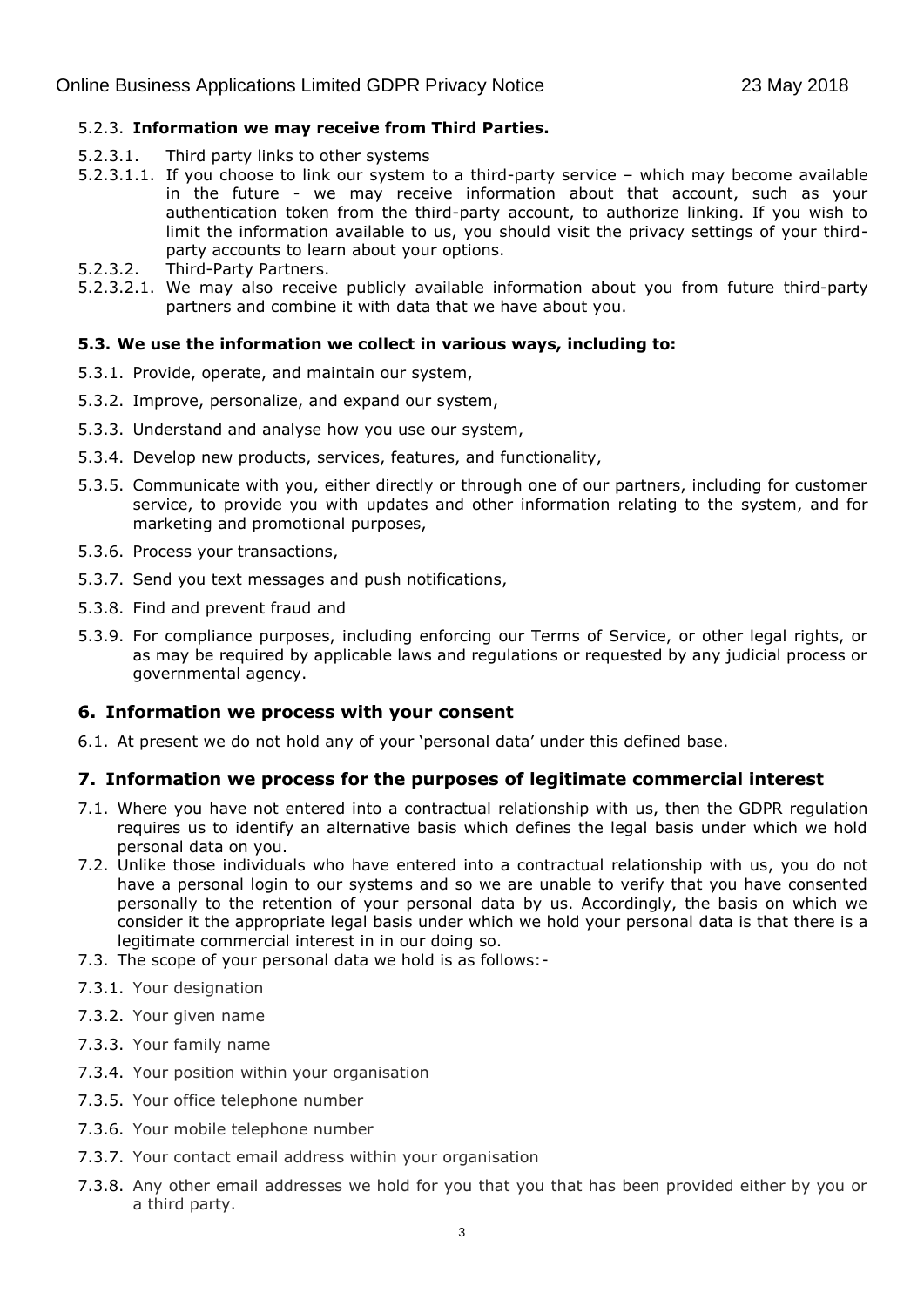# Online Business Applications Limited GDPR Privacy Notice 23 May 2018

- 7.3.9. All of the above data falls within the definition of 'personal data' over which you are entitled to privacy.
- 7.3.10. We may hold all or any of the above data under this defined base.
- 7.4. Where we process your information on this basis, we do so after having given careful consideration to:
- 7.4.1. the processing is not required by law but is of a clear benefit to you or others,
- 7.4.2. there's a limited impact on your privacy,
- 7.4.3. you should reasonably expect us to use your data in that way and
- 7.4.4. we do not wish to bother you with disruptive consent requests when you are unlikely to object to the use of your data given the commercial purposes for which your personal data is held.
- 7.4.5. We may process your data on this basis for the purposes of:
- 7.4.5.1. advising and reporting new products and their process available from us,
- 7.4.5.2. responding to any communication from you relating to any subject matter that relates to the technical operation of the @spire software application to which we believe you would expect a response
- 7.4.5.3. protecting and asserting the legal rights of any party
- 7.4.5.4. protecting your interests where we believe we have a duty to do so
- 7.4.5.5. facilitating the commercial liaison between your employer and us more efficient and effective
- 7.4.6. Sharing of your personal data
- 7.4.6.1. We do not share your personal data with any third party outside our organisation.
- 7.4.6.2. Your personal data may be shared with other individuals within our organisation purely for the purpose of achieving the purposes set out above in 7.4

### **8. Information we process because we have a legal obligation**

8.1. We are subject to the law. Accordingly we must process your information in order to comply with our statutory obligations. Accordingly, we must provide your personal data, limited to the definition contained in clause 7.4 above where we receive a request from an appropriate competent authority.

### **9. Information provided on the understanding that it will be shared with a third party**

9.1. We do not share your personal data with any third party, apart from where required under clause 7.4.6 and 8 above.

### **10.Ancillary Provisions relevant to both bases**

- 10.1. Control over your personal data
- 10.1.1. You are legally entitled to view, add to, reduce and delete any of the personal data we hold. If you wish to contact us in order to do any of the above please contact our Data Controller at gdpr@spire.today

### **11.Complaining**

- 11.1. When we receive a complaint, we record the information you have given to us.
- 11.2. We use that information to resolve your complaint.
- 11.3. If your complaint reasonably requires us to contact some other person, we may decide to give to that other person some of the information contained in your complaint. We do this as infrequently as possible, but it is a matter for our sole discretion as to whether we do give information, and if we do, what that information is.